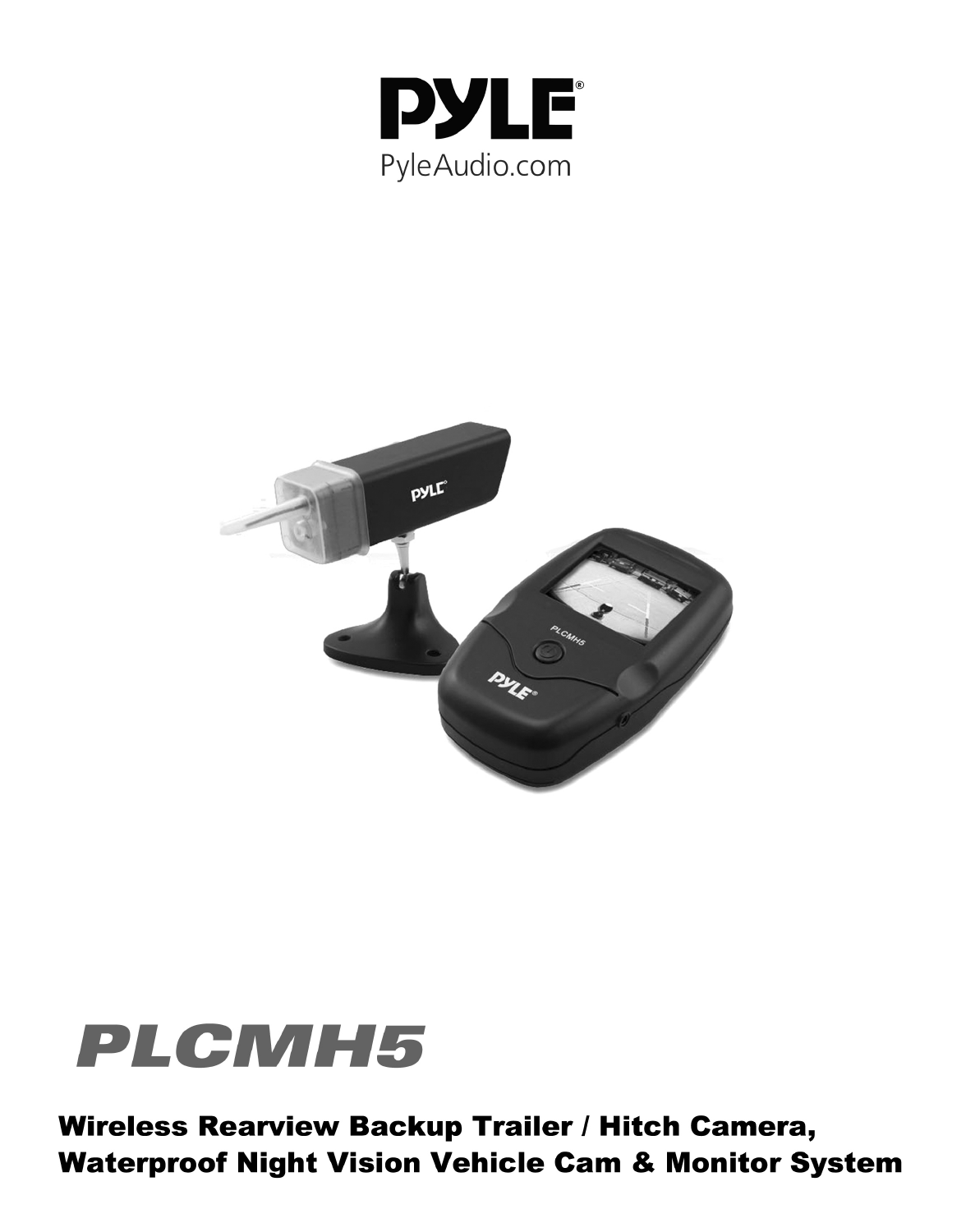#### **Introduction**

Thank you for purchasing the wireless camera and monitor hitch kit. The camera features an image sensor and a transmitting module to capture the image and transmit picture wirelessly. The receiver features a receiving module to receive and display the camera image on a color LCD - liquid crystal display. System works at 2.4GHz frequency band, which could be legally used worldwide without permission. Refer to the troubleshooting guide at the end of this manual for help. Contact a professional technician or our technical support staff for additional support. Please retain proof of purchase receipt for warranty verification. Any attempted disassembly of the product will void the warranty and may cause damage or personal injury. Do not return defective products, or products no longer under warranty.

#### **Note**

This product may cause interferences with other wireless equipment that operates at the 2.4GHz wireless band. Please turn off, or do not operate the product, near a similar frequency using wireless device to eliminate the interference possibility. The wireless system will emit an electromagnetic wave, just like other wireless products. The transmitting strength is less than other wireless products. The 2.4GHz wireless camera meets wireless frequency security standards and recommended indexes. Make sure NOT to use this product to violate an individual's privacy, also do not use near medical equipment.

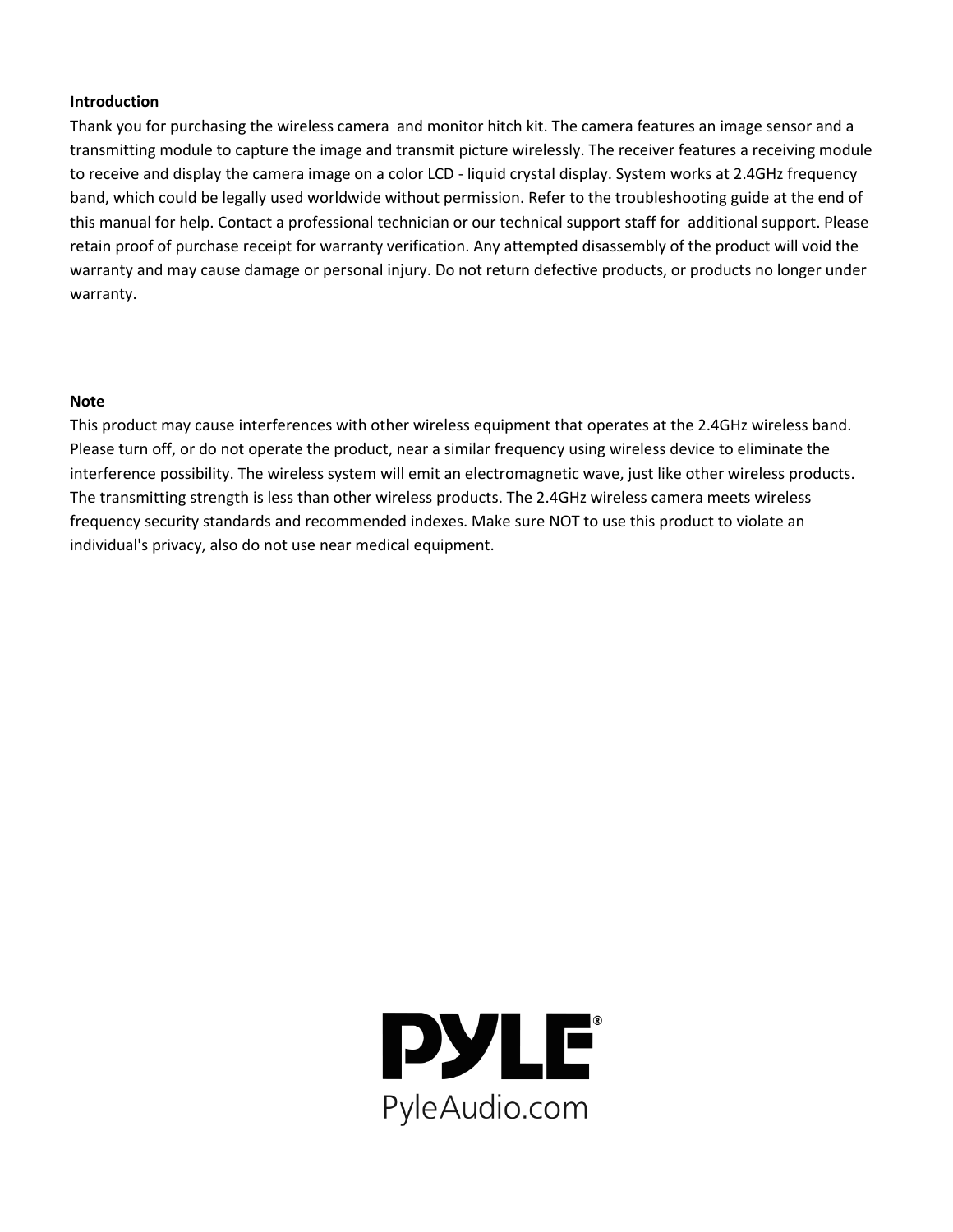## **Important**

1. Do not shake or strike the product;

- 2. Keep it dry and dustless and avoid exposing it to direct sunlight;
- 3. Avoid putting the product in places where the constantly changed temperature or humidity occurs;
- 4. Keep product away from heat sources such as electric heater;
- 5. Do not use the camera near caustic chemicals;

6. Do not use this camera near water, for example, near a bath tub, wash bowl, kitchen sink or laundry tub, in a wet basement or near a swimming pool and the like;

7. Do not use the camera in the places which are enclosed by metal. The surrounding metal like lifter, cabin, may shield the electromagnetic wave, and result in failure of signal reception;

8. Please obey the local government's environment protection policy;

9. Please turn off the power when left unused;

10. Do not disassemble or repair the camera or receiver; doing so might cause damages to the product, and also VOID THE WARRANTY.

## **Package Contents**

The unit comes with all pieces necessary for typical setup & installation.

## **Using the System**

1. Before using, make sure the camera is fully charged. Press the Power ON/OFF button to power on your camera.

2. Mount the Magnetic Camera on your tailgate, then adjust it to a suitable angle.

3. Then view the camera on your LCD display. Ensure your display is charged or connected via power cable.



Package Contents: 2.4Ghz wireless camera, weatherproof camera cover, wireless receiver, rechargeable battery, charging cable, wall power adapter, connection cables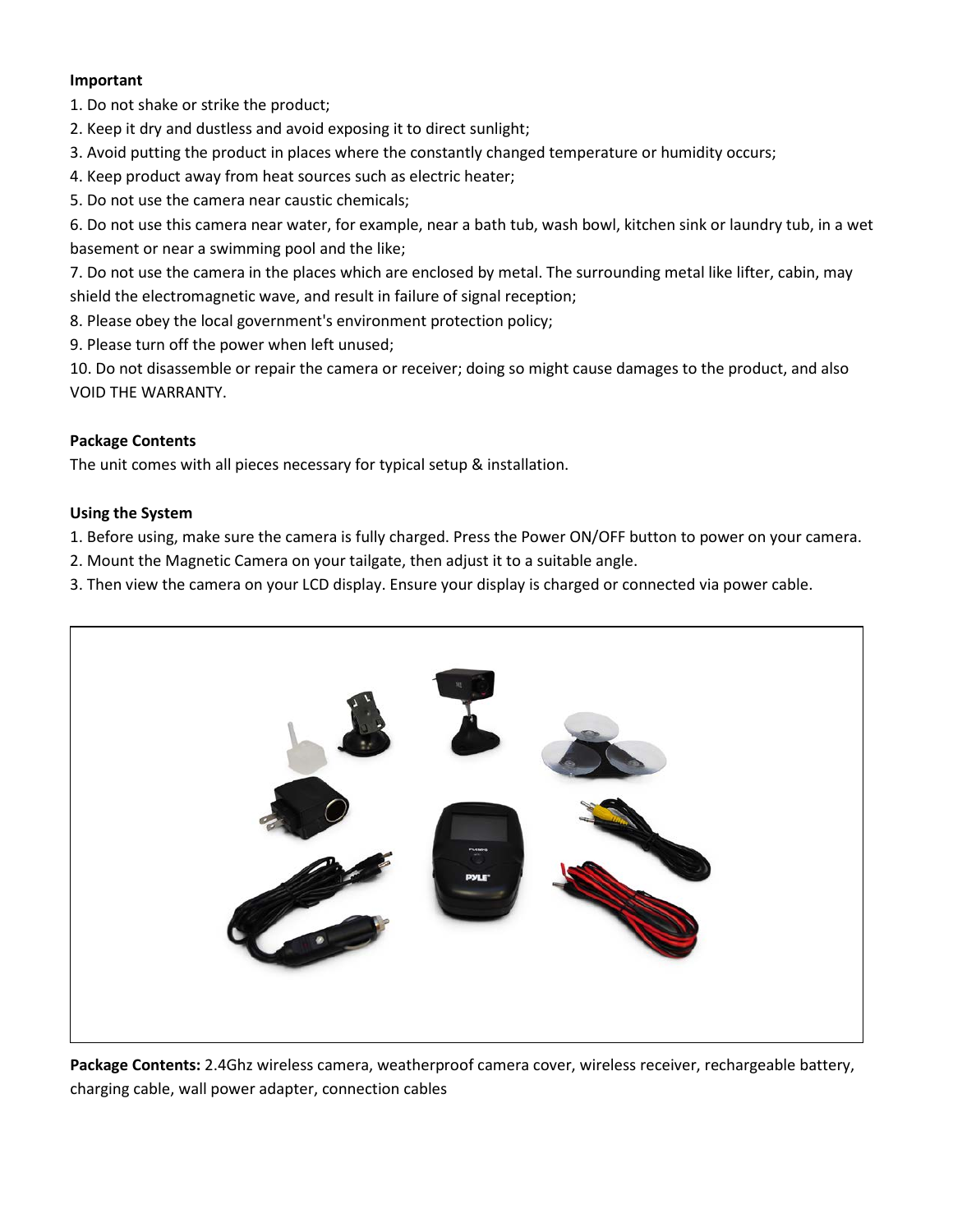#### **Camera**



#### **Camera Indicator Lights**

| CAMERA LED INDICATOR | <b>STATUS</b>                                                 |
|----------------------|---------------------------------------------------------------|
| Red                  | Charging when Powered off                                     |
| Off                  | Power off (disconnect with cigarette lighter)/Finish Charging |
| Green                | Power on                                                      |
| Yellow               | Charging when Power on                                        |

#### **Charging the Camera and Receiver**

1. Load a Li-battery to the battery compartment with its polarities matched.

2. Connect the camera/receiver with auto cigarette lighter by the "Y" shaped charging cable. Your camera and receiver are being charged. A full charge will take about 2.5 hours for camera and for receiver respectively.

3. The camera can work during charging. Press the Power ON/OFF button to power on (or turn off) the camera, then you can use it.

4. The receiver can also work during charging. Press and hold the Power ON/OFF button for about three seconds to turn on/off the receiver. When the receiver is powered on, LCD displays reverse the image by default. Pressing POWER ON/OFF button momentarily can switch between reverse and non reverse image.

## **Charging Notes & Battery**

A full charge will take about 2.5 hours, which can power the receiver for about 4 hours continuously. You are recommended to have the battery fully charged before its first installation to optimize its life. Do not burn or disassemble the Li-battery. Do not short-circuit the battery as it may cause fire or electric shock.